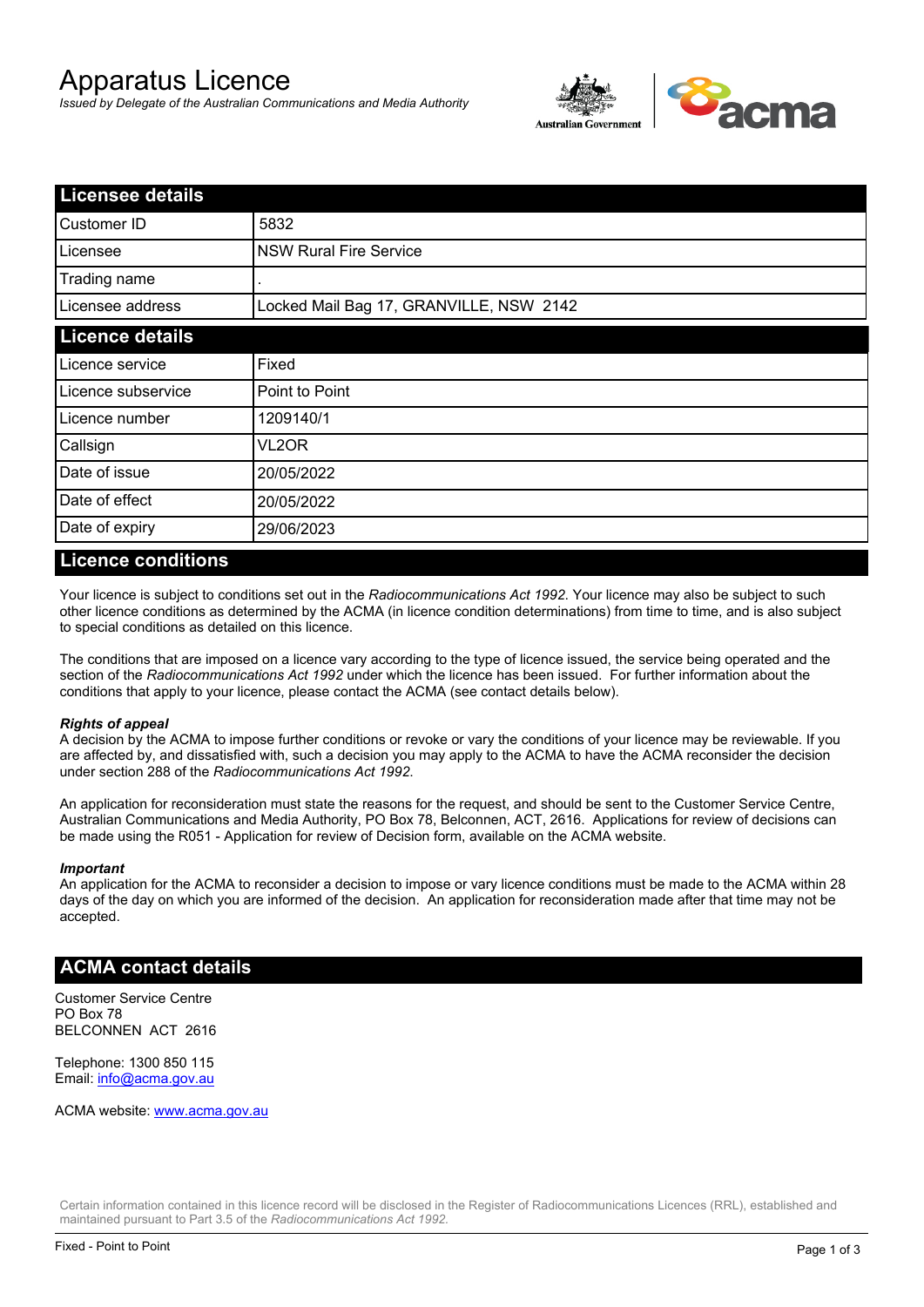# **Advisory Notes applying to licence no.: 1209140/1**

Conditions applicable to the operation of Point to Point station(s) authorised under this licence can be found in the Radiocommunications Licence Conditions (Apparatus Licence) Determination and the Radiocommunications Licence Conditions (Fixed Licence) Determination, the 'fixed licence lcd'. Copies of these determinations are available from the ACMA and from the ACMA home page (www.acma.gov.au).